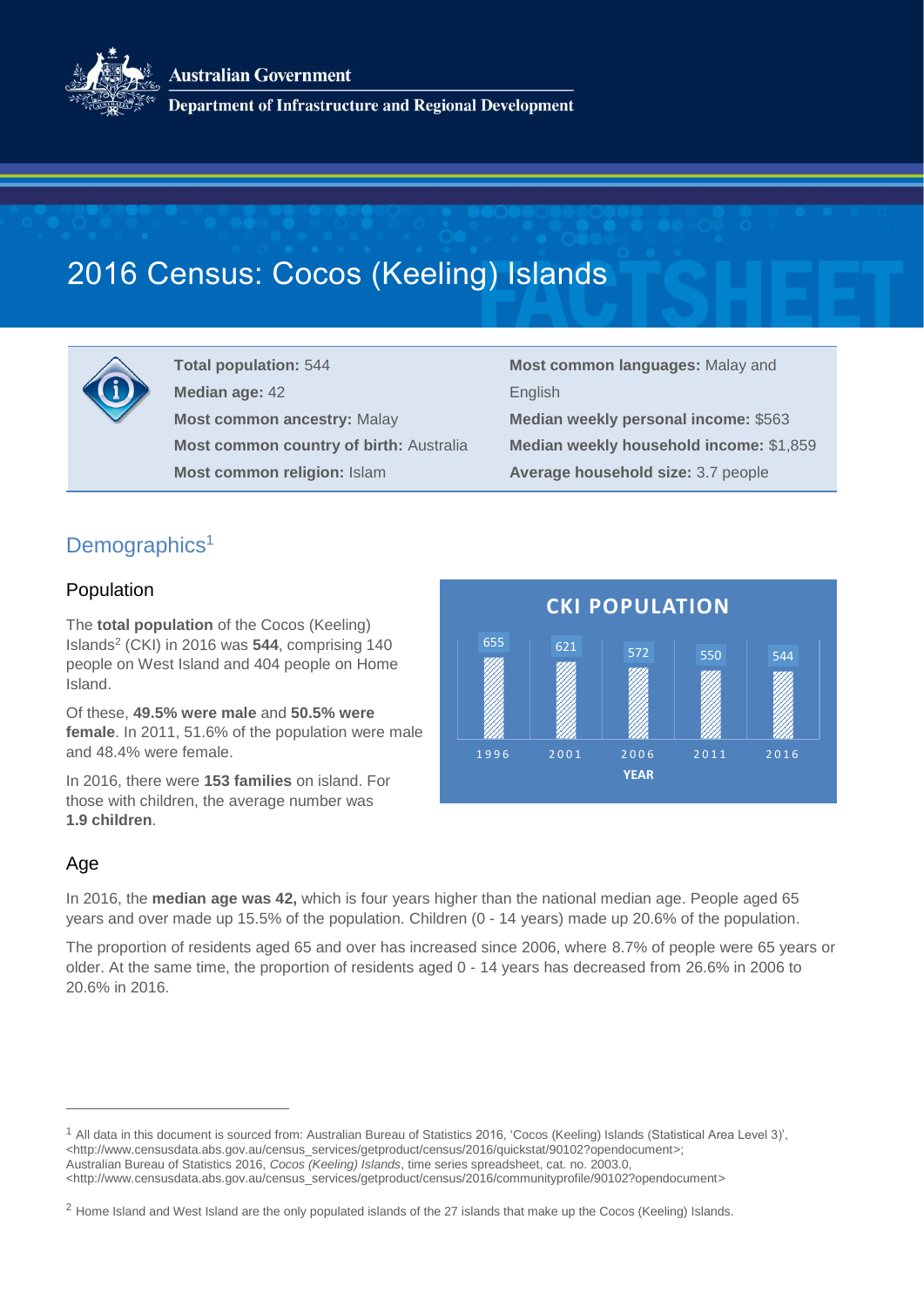# Cultural and language diversity

### Ancestry

**Malay** ancestry is now the **most common ancestry** on the CKI.

In 2016, the most common ancestries were Malay (16.6%), Australian (15.5%), Indonesian (14.3%), English (9.3%) and Javanese (5.6%).

In 2011, the most common ancestries were Australian

(18.5%), Malay (15.9%), Indonesian (13.1%), English (11.7%) and Javanese (5.0%).

### Country of Birth

In 2016, **82.5%** of people on the CKI were **Australian-born**. Following Australia, the only other responses for country of birth were Malaysia (5.0%), New Zealand (1.1%), England (0.6%) and Singapore (0.6%).

**74.0%** of people had **both parents born in Australia**, while 6.9% of people had both parents born overseas. 3.3% of people had only their mother born overseas, while 6.3% had only their father born overseas.

### Language Spoken at Home

In 2016, **nearly two-thirds** (63.6%) of households on the CKI reported that a **non-English language was spoken at home**. **69.6%** of people **spoke Malay at home** and **22.2%** of people **only spoke English at home**.

### Religion

In 2016, the **most common religions** on the CKI were **Islam (75.0%)**, Anglican (3.5%) and Catholic (1.5%). **13.4%** of the population identified as having No Religion**.** 

## Employment

#### Income



In 2016, the **median weekly personal income** for people aged 15 years and over on the CKI was **\$563**. This figure is lower than the national median weekly personal income of \$662.

The median weekly personal income on the CKI increased by 15.6% (\$76) from 2011 to 2016, compared to 14.7% nationally. This increase is less than 2006 to 2001, which was 42.8% (\$146), compared to 23.8% nationally.